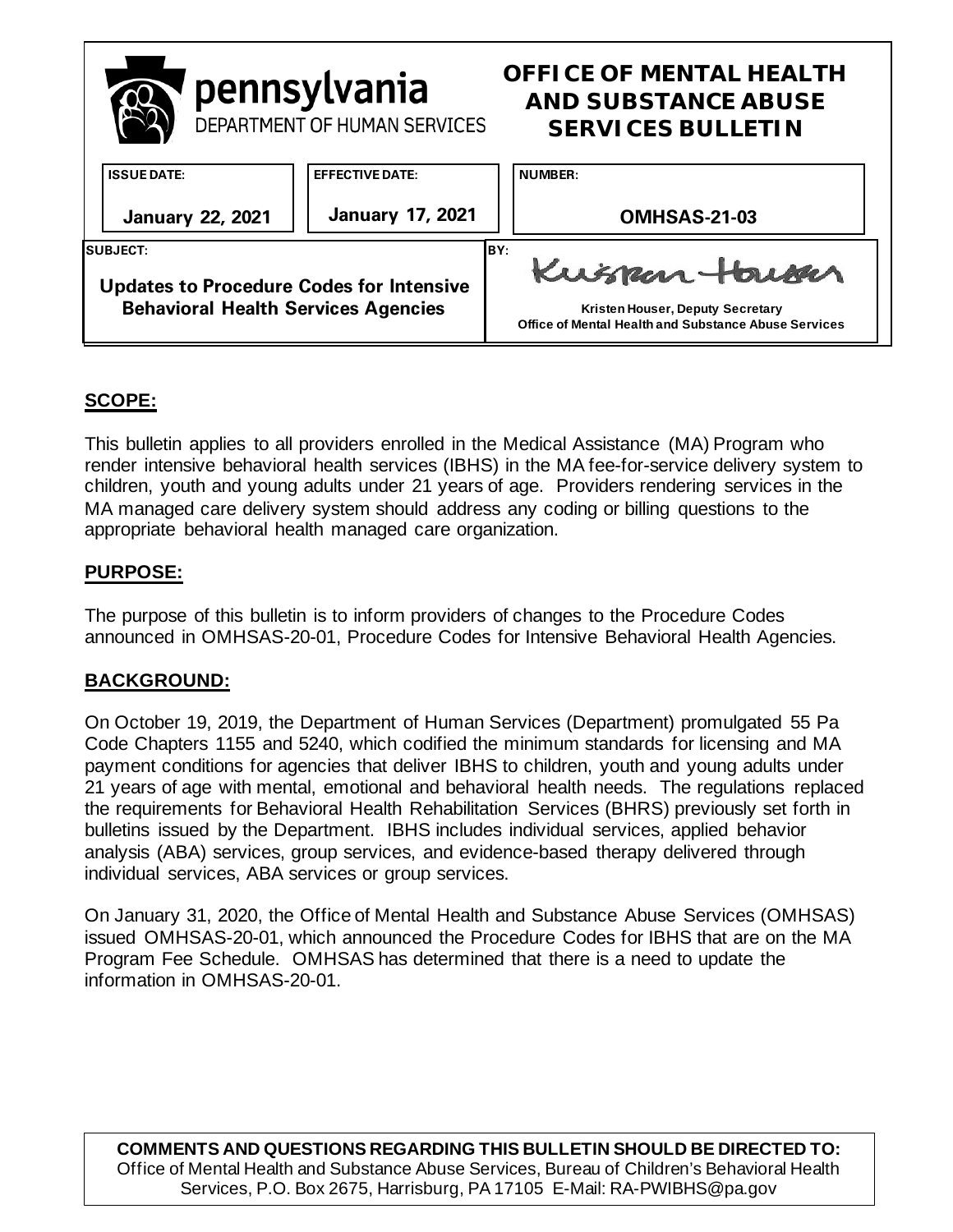# **PROCEDURE:**

A description of the Procedure Codes that are updated on the attachment to this bulletin is included below. The regulations in 55 Pa Code Chapters 1155 and 5240 outline the requirements to provide each IBHS.

#### *Assessment and Evaluation for Initiation of IBHS*

The Procedure Codes for assessment and evaluation have been updated to reflect that IBHS agencies can use this Procedure Code for a mental health assessment of need for services for individual services, ABA services and group services. The provider specialties 591 and 592 were added to Procedure Codes H0031 and 90791.

#### *Group Services*

Procedure Code H2021 with an informational modifier (HQ) will continue to be used for non-ABA group services. Different pricing modifiers are to be used to reflect whether groups have two to eight members (U6), nine to twelve members (U5) or thirteen to twenty members (U4). Procedure Code H2021(U6) had previously included in its description that the group size was four to eight group members. It has since been updated to reflect that it should be used for groups of two to eight group members.

In addition, Procedure Codes 97154(U6) and 97158(U6) had previously included in their descriptions that the group size was up to three group members. These Procedure Codes have been updated to reflect that they should be used for groups of two to three group members.

Place of service 12 was also removed from Procedure Code H2021, because group services cannot be provided in a home.

#### *ABA Services*

The procedure code definitions for codes 97151, 97155 and 97156 with pricing modifier U7 have been updated to reflect that an individual who is certified as a Board-Certified Behavior Analyst (BCBA) and is providing Behavior Consultation-ABA services may utilize the U7 modifier.